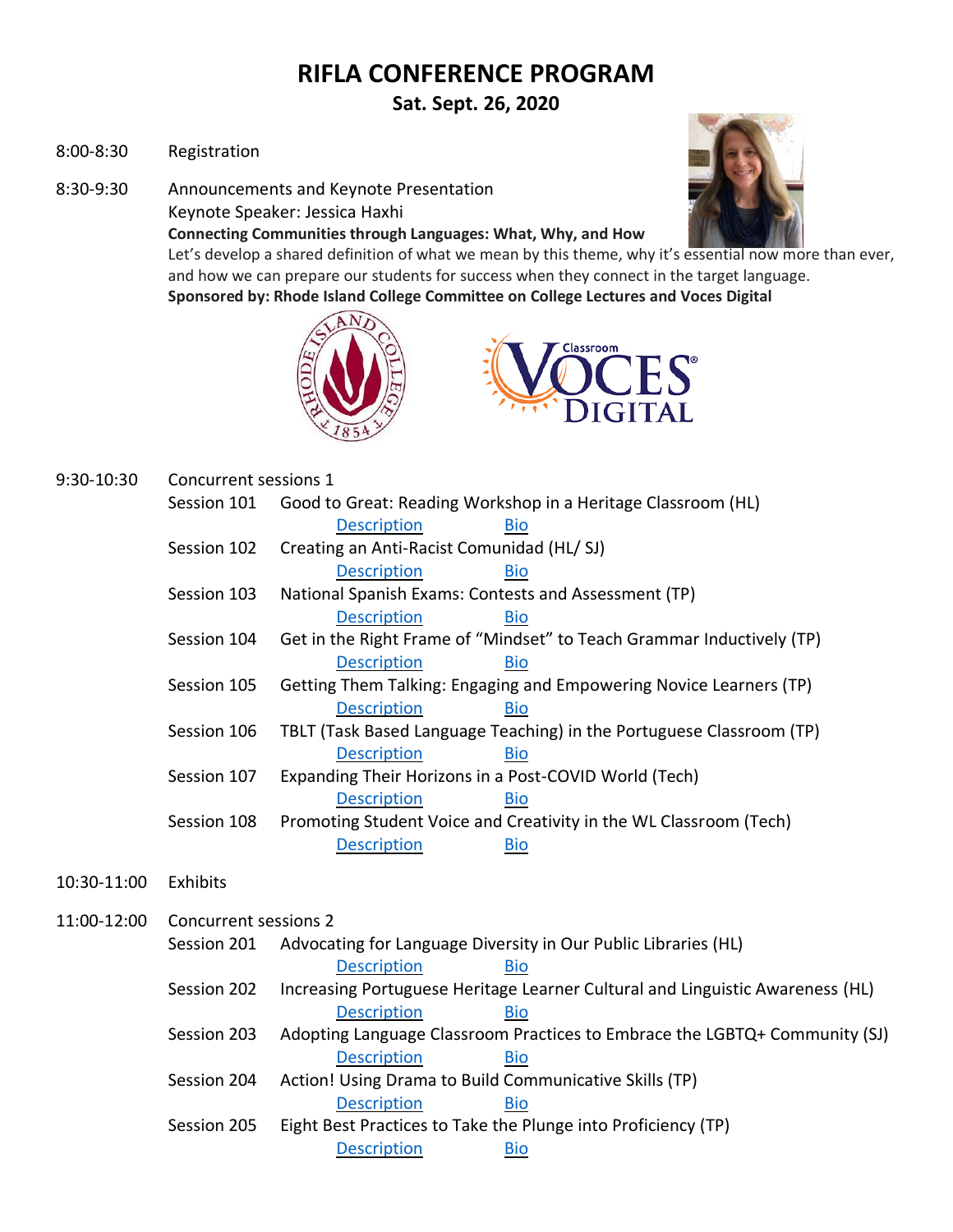|            | Session 206                  | Making the Global Connection (Tech)                 |                                                                                |  |  |
|------------|------------------------------|-----------------------------------------------------|--------------------------------------------------------------------------------|--|--|
|            |                              | <b>Description</b>                                  | Bio                                                                            |  |  |
|            | Session 207                  | Instagram à la Mode (Tech)                          |                                                                                |  |  |
|            |                              | <b>Description</b>                                  | <b>Bio</b>                                                                     |  |  |
|            | Session 208                  |                                                     | Using the Can-Do Statements to Plan for Proficiency: Communities-Focused Units |  |  |
|            |                              | <b>Description</b>                                  | <b>Bio</b>                                                                     |  |  |
| 12:00-1:00 | Lunch/ Exhibits              |                                                     |                                                                                |  |  |
|            |                              |                                                     |                                                                                |  |  |
| 1:00-1:30  | Awards/Raffle                |                                                     |                                                                                |  |  |
|            |                              |                                                     |                                                                                |  |  |
| 1:30-2:30  | <b>Concurrent sessions 3</b> |                                                     |                                                                                |  |  |
|            | Session 301                  |                                                     | Teaching Heritage Learners Through a Language Arts Approach (HL)               |  |  |
|            |                              | <b>Description</b>                                  | <b>Bio</b>                                                                     |  |  |
|            | Session 302                  | Latinx Voices: Agents of Change, Policy Makers (SJ) |                                                                                |  |  |
|            |                              | <b>Description</b>                                  | <b>Bio</b>                                                                     |  |  |
|            | Session 303                  |                                                     | How Can We Promote Social Justice? A Critical Evaluation of Goals for Spanish  |  |  |
|            |                              | Heritage Speakers (SJ/HL)                           |                                                                                |  |  |
|            |                              | <b>Description</b>                                  | <b>Bio</b>                                                                     |  |  |
|            | Session 304                  |                                                     | Mindfulness for More Productivity in the WL Classroom (TP)                     |  |  |
|            |                              | <b>Description</b>                                  | <b>Bio</b>                                                                     |  |  |
|            | Session 305                  | Teach Big Ideas, Even with Small Words (TP)         |                                                                                |  |  |
|            |                              | <b>Description</b>                                  | <b>Bio</b>                                                                     |  |  |
|            | Session 306                  |                                                     | Building Reading Competency in Advanced Language Class (TP)                    |  |  |
|            |                              | <b>Description</b>                                  | <b>Bio</b>                                                                     |  |  |
|            | Session 307                  |                                                     | Café y Conversación: Creating Spaces for Unhurried and Informal TL (TP)        |  |  |
|            |                              | <b>Description</b>                                  | <b>Bio</b>                                                                     |  |  |
|            | Session 308                  |                                                     | Online Teaching During COVID and Beyond: Building Community Online (Tech)      |  |  |
|            |                              | <b>Description</b>                                  | <b>Bio</b>                                                                     |  |  |
|            | Session 309                  |                                                     | Effective Instructional and Assessment Practices that Lead to Proficiency      |  |  |
|            |                              | <b>Description</b>                                  | <b>Bio</b>                                                                     |  |  |

3:00-6:00 Post-Conference Workshop

Speaker: Jessica Haxhi

#### **Connecting your Units to the Communities Standard**

This workshop will outline a process for revising your existing units to include essential questions, theme, and summative assessments driven by a Communities-standard focus. Participants are encouraged to bring a unit that that would like to revise; time will be allotted for individual or group work and feedback from the presenter.

**Sponsored by: Avant Assessment**



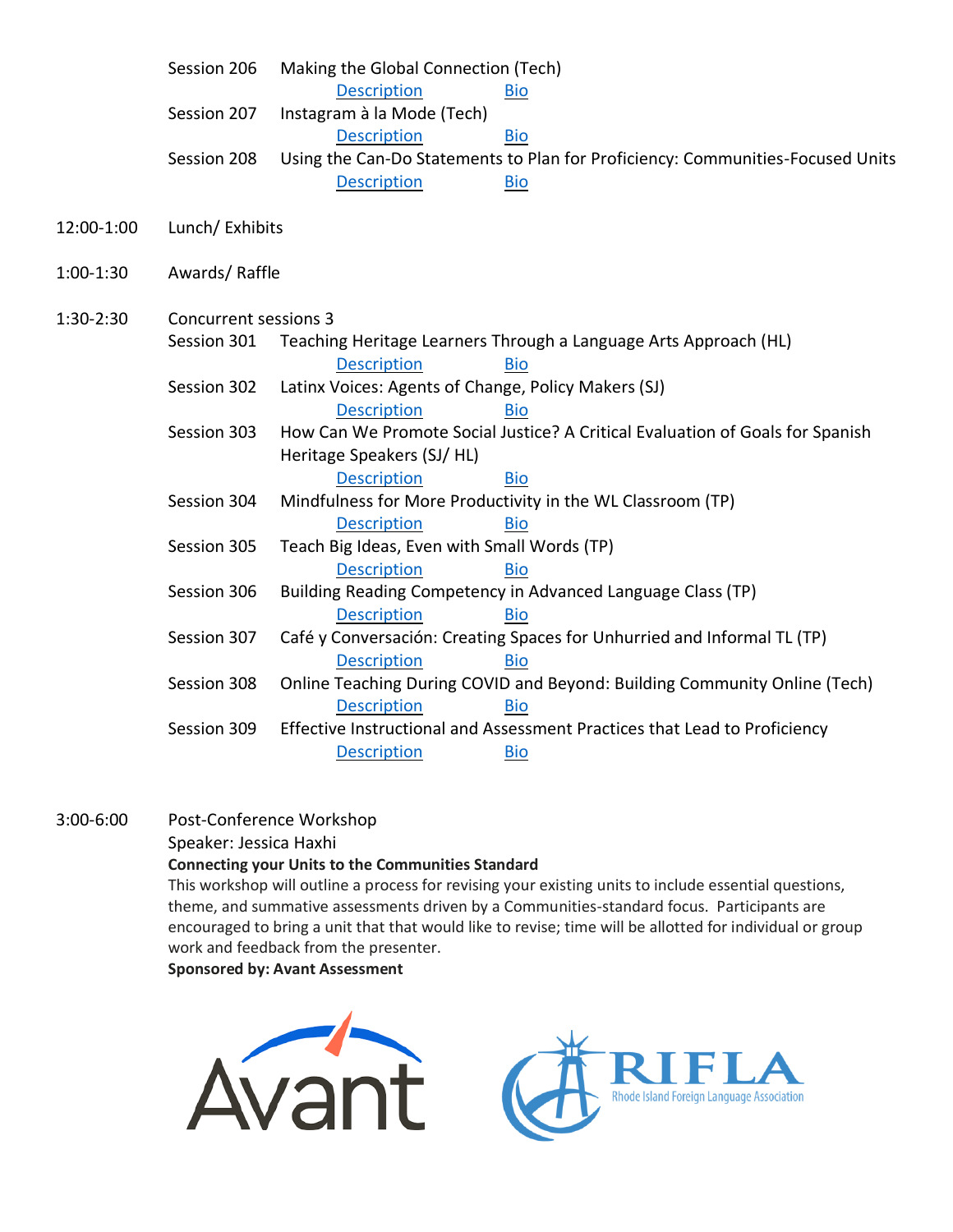## **SESSION AND PRESENTER DESCRIPTIONS**

#### <span id="page-2-0"></span>**Session 101: Good to Great: Reading Workshop in a Heritage Classroom**

Looking for ways to more intentionally teach transferable literacy skills and instill a love of reading in your heritage students? In this presentation, hear about how implementing a reading workshop transformed one teacher's classroom and students, and ideas for how it might work in your own classroom.

#### <span id="page-2-1"></span>**Presenter bio:**



Adrienne Brandenburg teaches Spanish and Spanish for heritage speakers at Poudre High School in Fort Collins, Colorado. She presents regularly at state and national conferences. She is passionate about deepening connections among heritage teachers, and she is committed to pursuing social justice.

# <span id="page-2-2"></span>**Session 102: Creating an Anti-Racist Comunidad: Lessons for Centering the Voices & Experiences of Latinx Students**

This session will examine the books En Comunidad and This Book is Anti-Racist within the context of a Heritage Spanish classroom. Both of these books have a series of lessons, and these will be adapted for the secondary level. Both dedicated heritage courses and mixed-level classes with Latinx students will be addressed.

# <span id="page-2-3"></span>**Presenter bio:**



Michaela McCaughey is a high school Spanish and Spanish Heritage teacher in Providence, Rhode Island. Her students are creative artists who push and inspire her. Within her educational philosophy she focuses on social justice issues, culturally responsive pedagogy, arts-integration, and (bi)literacy.

# <span id="page-2-4"></span>**Session 103: National Spanish Exams: Contests and Assessment**

This session will focus on the content, administration and awards available from the National Spanish Exam (NSE) for secondary students and the new National Spanish Challenge (NSC) for elementary students. The session will also detail the role of the National Spanish Assessment (NSA) in predicting a student's proficiency level and informing instruction.

#### <span id="page-2-5"></span>**Presenter bio:**

<span id="page-2-6"></span>

As Assistant Director of the National Spanish Exam, Salvatore Muffoletto has presented at state, regional, and national conferences. It is important to regularly present on this topic due to (1) the large national constituency and (2) the changes that take place each year.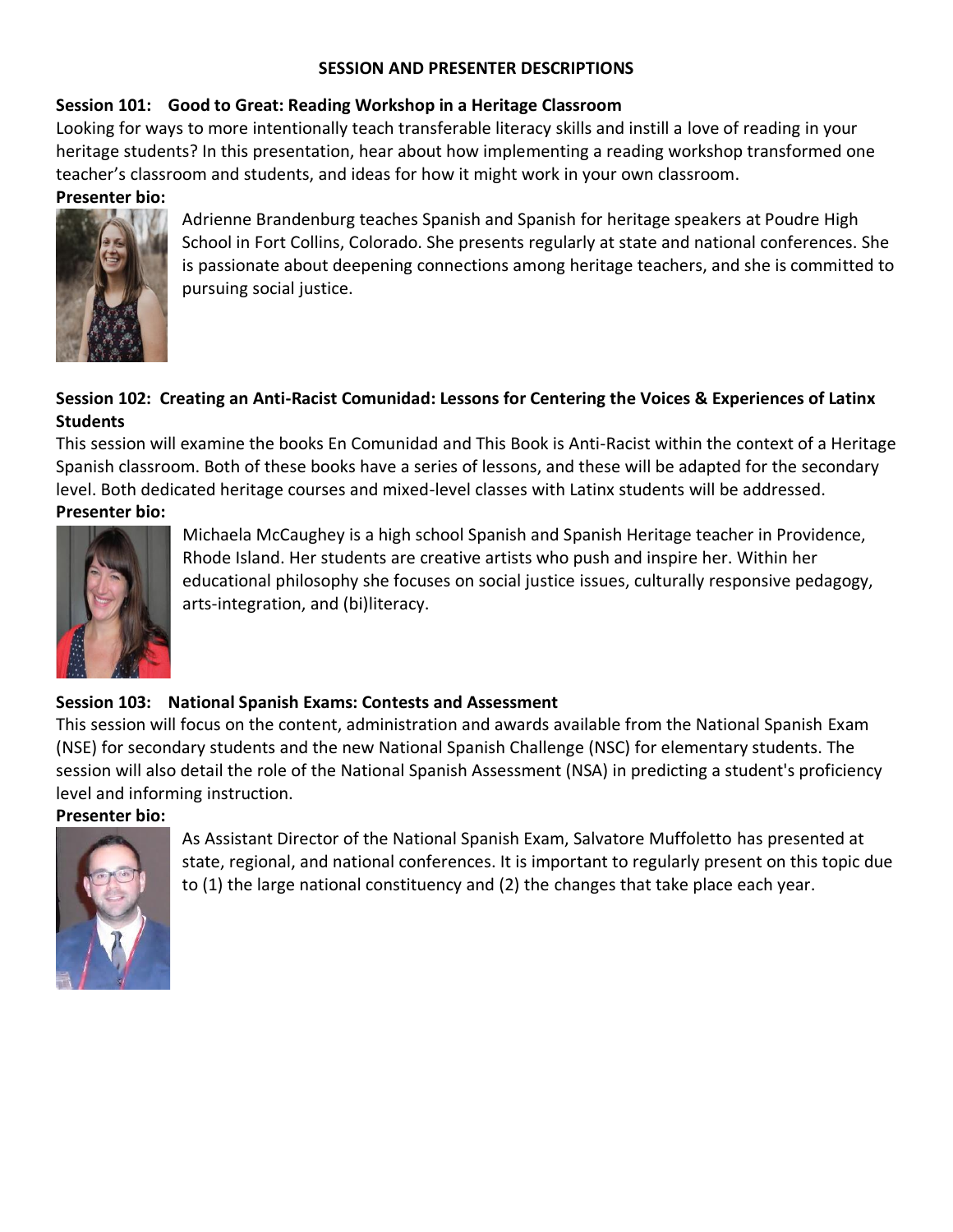# **Session 104: Get in the Right Frame of "Mindset" to Teach Grammar Inductively**

Change the way you think and you'll change the way you teach. A growth mindset is essential in the shift to teaching grammar inductively. Participants will engage in a demo of an inductive grammar lesson and review steps to creating these types of grammar lessons for their own classes.

<span id="page-3-0"></span>**Presenter bio:**



<span id="page-3-1"></span>Dr. Carolyn Taylor has devoted her career to language education and advocacy. She has taught French, English, and EFL in secondary and postsecondary settings and has been a language teacher educator. A former state supervisor for world languages education, she has held leadership roles in several national, regional, and state language organizations.

# **Session 105: Getting Them Talking: Engaging and Empowering Novice Learners**

How can we get novice learners exchanging information in the target language when they don't know enough yet? 90%+ target language use is challenging with novice learners. In this session, participants will explore specific activities to scaffold interpersonal speaking and build circumlocution skills with novice language learners of all ages.

<span id="page-3-2"></span>**Presenter bio:**



<span id="page-3-4"></span>Rebecca Aubrey, President-Elect of CT COLT and the 2019 ACTFL World Language Teacher of the Year, teaches Spanish at Timothy Edwards Middle School in South Windsor, CT. An avid traveller, she views language learning as essential for 21st century citizenship, and is passionate about sparking student passion for engaging with our globalized world.

# <span id="page-3-3"></span>**Session 106: TBLT (Task-Based Language Teaching) in the Portuguese Classroom** *Ensino por Tarefas na sala de aula de Português*

This session explores Task-Based Language Teaching (TBLT) and why it is much more than activities and drills. It is very important to consider the learning phases of this model (pre-task, task and post-task). Teachers should plan the activities in light of the students' current competencies, students' ideas and production, and the feedback / evaluation activities, so that the learning is significant and reflects real progress. The planning should also reflect linguistic and non-linguistic skills and student interaction. We will focus on concrete Portuguese language materials that explore TBLT and we will reflect and put into practice this learning model. *\*Please note: This presentation is conducted in Portuguese.*

**Presenter Bio:**



Nuno Marques holds a B.A. in Modern Languages and Literatures - Concentration in Portuguese Studies from the University of Lisbon (2003) and a Master's in Educational Training (U of Lisbon, 2005). He taught Portuguese as a Foreign Language in public and private high schools in Portugal. Between 2008 and 2010, he was responsible for the Intercultural Education Department of the Jesuit Refugee Service (JRS Portugal) where he developed national and international projects for the integration and advocacy on behalf of refugees and migrants. Currently, he is the pedagogical advisor of LIDEL - Edições Técnicas,

<span id="page-3-5"></span>where he promotes events of dissemination and debate around teaching materials mostly of Portuguese as a foreign language.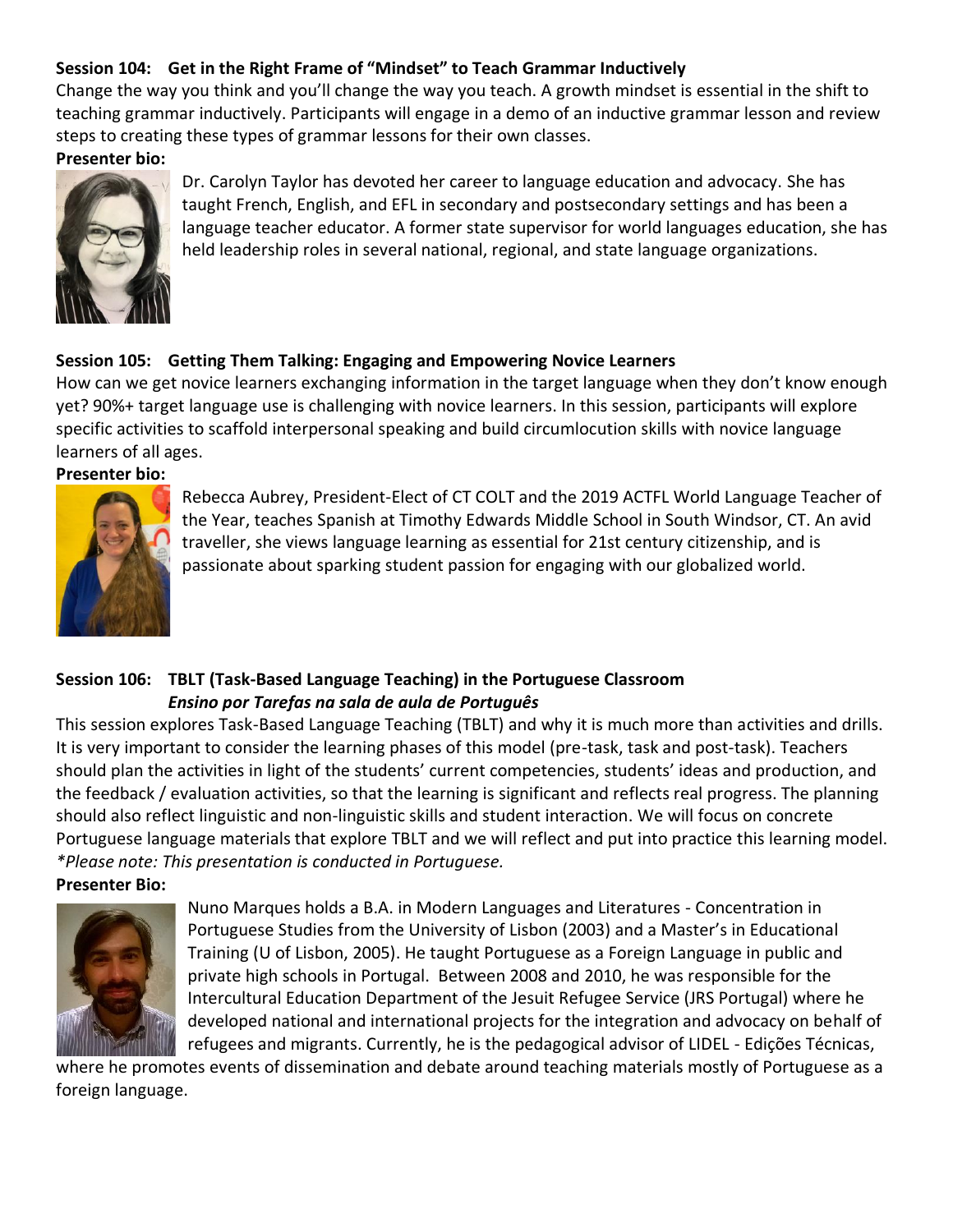# **Session 107: Expanding Their Horizons in a Post-COVID World**

This session will equip you with tools to connect your students to the global community. It includes activities that encompass art, geography, current affairs, music, and the culinary arts. Reading, writing, listening and speaking - will be covered, as well as all five of ACTFL's World-Readiness Standards for language learning. **Presenter bio:**

<span id="page-4-0"></span>

Kevin Quigley had already been teaching for several years when he stumbled across Comprehensible Input, which changed his life and the lives of his students almost overnight. His zeal for CI has led him to share it with fellow-educators at conferences, and with his students on TikTok @kevidemment.

# <span id="page-4-1"></span>**Session 108: Promoting Student Voice and Creativity in the WL Classroom**

Are you looking for ways to promote creativity and student voice in the world language classroom? In this session, participants will explore various ways that students can share their understanding on the content in creative ways using technology. Participants will leave this session with ideas for both spoken and written communication in the target language for all levels. Bring a device and get ready to create and to share your voice.

#### <span id="page-4-2"></span>**Presenter bio:**



Heidi Trude has 13 years experience teaching all levels of French. She is the President-Elect of FLAVA, serves on the AATF-VA Board, and serves on the SCOLT Board of Directors. Heidi is the 2017 FLAVA Teacher of the Year, the 2018, SCOLT Teacher of the Year, and a 2019 ACTFL Teacher of the Year Finalist.

# <span id="page-4-3"></span>**Session 201: Advocating for Language Diversity in Our Public Libraries**

Most public libraries only have 10-40 books for YA in Spanish or any other languages besides English. These books are typically translations of things like Harry Potter, and the amount of authentic literature for our young adults is very small. In this presentation you will walk away with tangible tools to present to your public library to help increase the language diversity of books. I will provide book lists, research templates, and power point templates along with ways to contact and engage your local libraries.

# <span id="page-4-4"></span>**Presenter Bio:**

Stephanie Metzger is a dual language educator for middle school in Alexandria Virginia. She has taught in Colombia, Costa Rica, Spain, and the Dominican Republic. She is passionate about advocating for dual language programs and for ELLs. She is presented at ACTFL in 2019, and hopes to share simple ways to advocate and make change for our students.

# <span id="page-4-6"></span><span id="page-4-5"></span>**Session 202: Increasing Portuguese Heritage Learner Cultural and Linguistic Awareness** *Fomentar a consciência cultural e linguística dos falantes de herança*

It is well known that the HL classroom must offer discussion on cultural and ethnic identity (Carreira, 2004). But in the classroom the learner often shows incomplete language acquisition and grammar attrition (Polinsky, 2011). Through the process of learning more about culture, this presentation highlights best strategies to create an interculturally competent HL (Schenker, 2012) and use these topics to present strategies that validate the use of regionalisms; cultural representation in the community; linguistic variation; and address grammar attrition and incomplete acquisition. *\*Please note: This presentation is conducted in Portuguese.*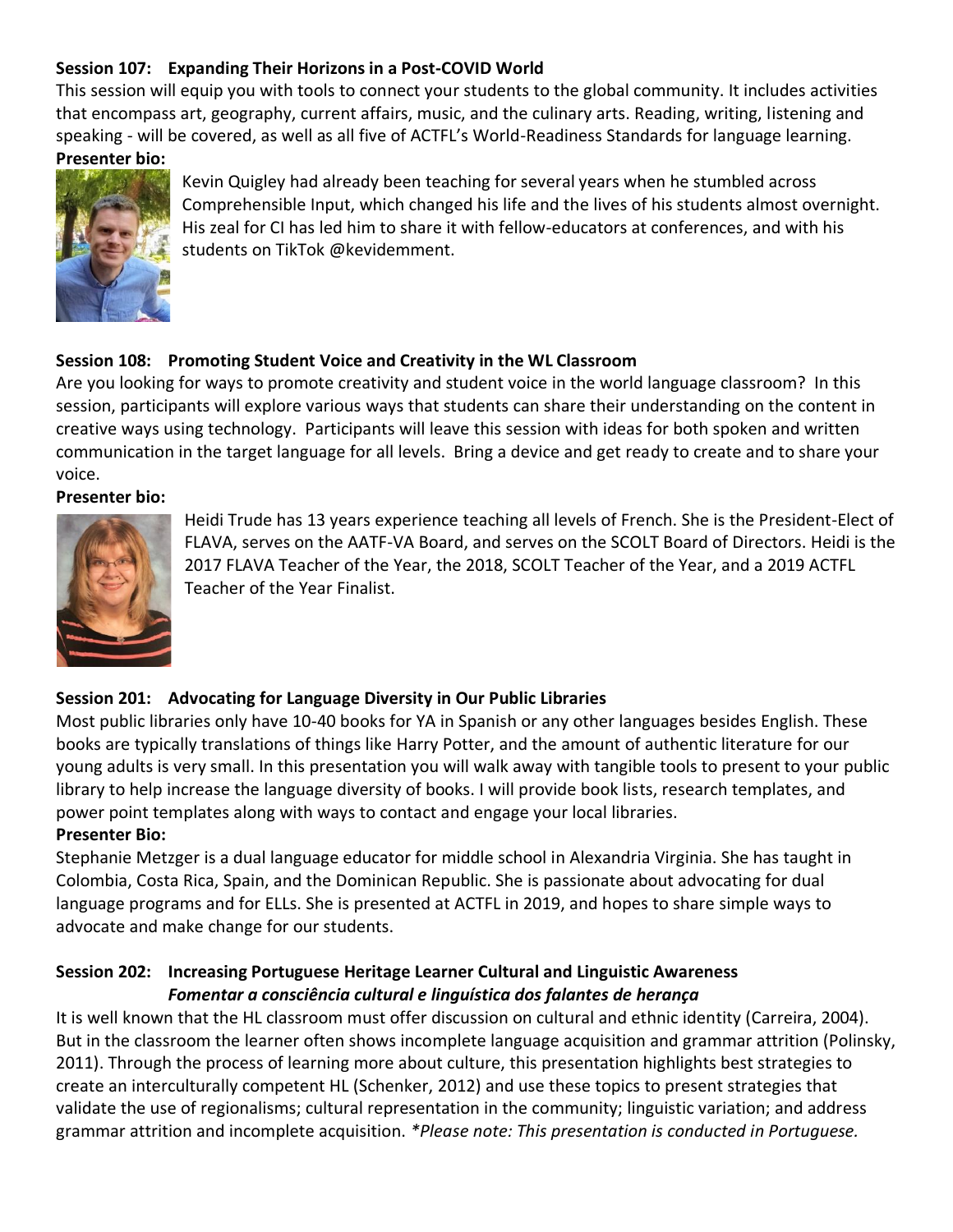#### **Presenter Bio:**



Maria Teresa Valdez received her B.A.and M.A. from Universidade de Lisboa in Portuguese language and Culture: Portuguese as a foreign language/second language, and Ph.D (in Luso-Afro-Brazilian Studies & Theory) from the University of Massachusetts Dartmouth. She is Director of the Language Center and Portuguese Program Head and Advisor at the University of Rochester, where she coordinates all language programs. Besides teaching her courses, Dr. Valdez teaches seminars in Teaching and Learning Languages and trains exchange Graduate Teaching Assistants. Her current research interests include textbook development

for heritage and foreign language, heritage language acquisition, forms of address in Portuguese, technology in the foreign language classroom.

#### <span id="page-5-0"></span>**Session 203: Adopting Language Classroom Practices to Embrace the LGBTQ+ Community**

Schools can be challenging environments for LGBTQ+ students, and the world language classroom is no exception. Participants will link research on the experiences of LGBTQ+ students to classroom practices that promote acceptance and engagement for all students and will consider potential challenges in language classes.

#### <span id="page-5-1"></span>**Presenter Bio:**



Joseph Parodi-Brown focuses on teaching for proficiency and through the lens of social justice. He wrote his doctoral dissertation on the experiences of LGBTQ+ students in Catholic high schools. Joseph serves on the board of CT COLT and as the Secretary of the ACTFL Critical and Social Justice Approaches SIG.

# <span id="page-5-2"></span>**Session 204: Action! Using Drama to Build Communicative Skills**

Whether using live skits or recorded videos, drama can help students feel comfortable speaking. This fun format lowers the affective filter of the students which leads to increased retention of language and greater proficiency. Drama techniques are excellent for building communicative skills for students of all ages from PreK-college. Participants will learn to make green screen videos, write skits, and showcase learning through plays or film festivals.

#### <span id="page-5-3"></span>**Presenter Bio:**



<span id="page-5-5"></span>Rebecca Klassen has a Master's of Foreign Language Education/ TESOL from the University of South Florida. She has taught French, Spanish, and ESOL to students from PreK-college level in FL, MA, and RI. Now Rebecca is employed as an Assistant Professor at the Henry Barnard Elementary Lab School on the campus of Rhode Island College in Providence, RI where she teaches Spanish to students in grades PreK-5th. She also runs after-school programs in French and Portuguese for students in Kindergarten-5th grade. She has presented on a variety of topics locally, regionally, and nationally at various world language conventions. She is a member of the RIFLA Board and has advocated for a multilingual RI in a variety of ways.

#### <span id="page-5-4"></span>**Session 205: Eight Best Practices to Take the Plunge into Proficiency**

Just starting to dip your toes in the proficiency pool? Come learn more about eight ACTFL-aligned best practices for teaching for proficiency and how to start incorporating them into your practice: authentic resources, grammar in context, can-do statements, performance assessments, and more!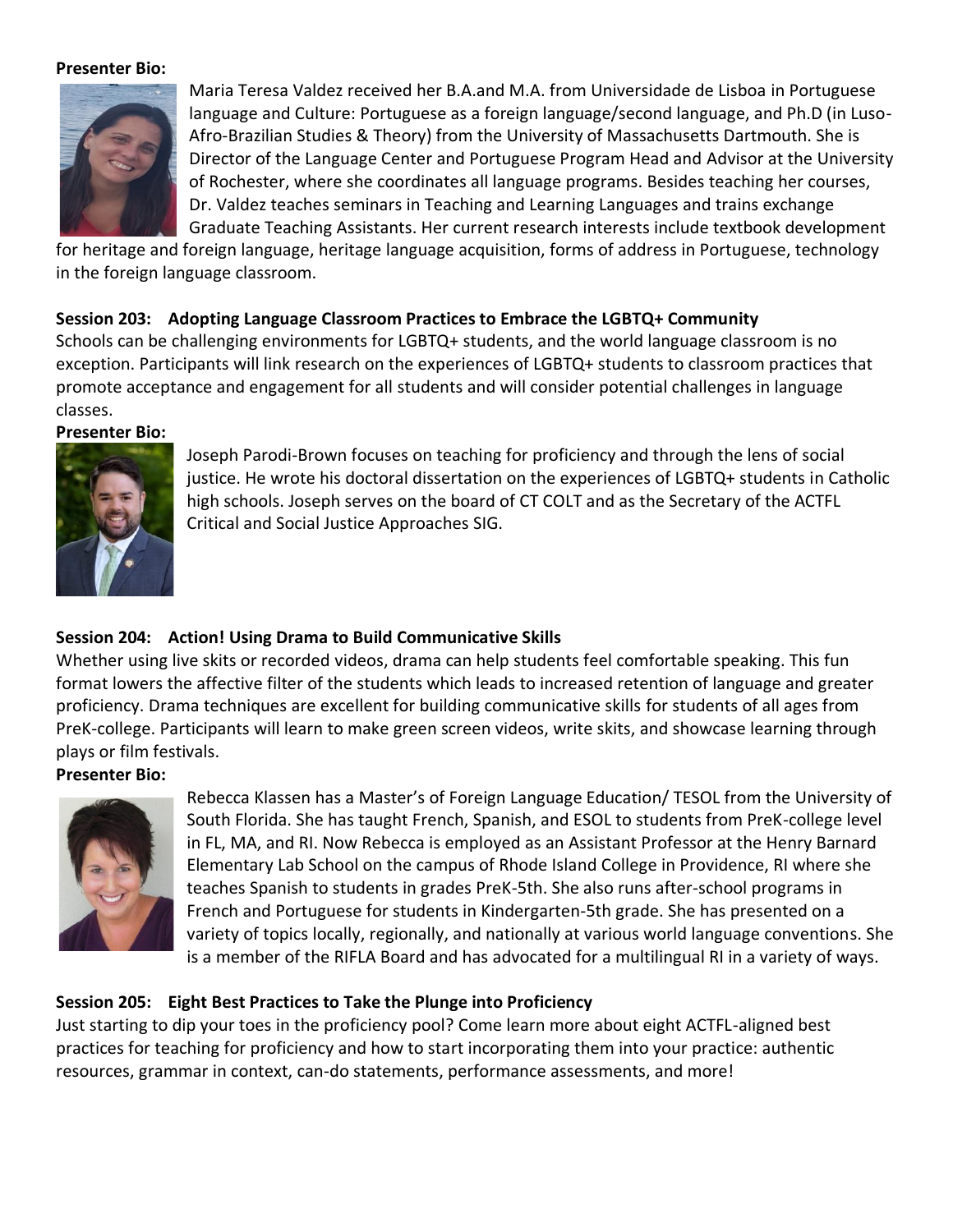#### **Presenter Bio:**



Dr. Carolyn Taylor has devoted her career to language education and advocacy. She has taught French, English, and EFL in secondary and postsecondary settings and has been a language teacher educator. A former state supervisor for world languages education, she has held leadership roles in several national, regional, and state language organizations.

# <span id="page-6-0"></span>**Session 206: Making the Global Connection**

Are you looking for ways to incorporate target language and culture into your classroom? In this session, participants will examine the process of setting up and participating in a Mystery Hangout all while staying immersed in the target language. In addition to Mystery Hangouts, participants will learn other ways to connect their students with native speakers and how to create collaborative projects with those connections all while building community. Get ready to have some fun and learn how you can bring the world into your classroom!

#### <span id="page-6-1"></span>**Presenter Bio:**



Heidi Trude has 13 years experience teaching all levels of French. She is the President-Elect of FLAVA, serves on the AATF-VA Board, and serves on the SCOLT Board of Directors. Heidi is the 2017 FLAVA Teacher of the Year, the 2018, SCOLT Teacher of the Year, and a 2019 ACTFL Teacher of the Year Finalist.

# <span id="page-6-2"></span>**Session 207: Instagram a la Mode: Interpretive, Interpersonal, and Presentational Communication, Comprehensible and Organized**

If only there were a way to streamline thematic units, open-ended tasks, authentic resources, and comprehensible input in a visually engaging forum... oh wait, there is! Instagram! Go beyond just utilizing Instagram for pictures and see how you can recycle resources (repeatedly!), organize favorite finds, and push students interpretively, interpersonally, and presentationally while keeping content simple, accessible, and comprehensible. (All resources shown, including further instructional reading, are provided!)

# <span id="page-6-3"></span>**Presenter Bio:**



Meredith White earned her B.A., B.S., M.Ed., and Ed.S. all in World Language Education from the University of Georgia. Her focus on novice learners works to ingrain proficiency, authentic resources, genuine tasks, student-guided thematic units, and making language learning enjoyable.

# <span id="page-6-4"></span>**Session 208: Using the Can-Do Statements to Plan for Proficiency: Communities-Focused Units**

Unpack the NCSSFL-ACTFL Can-Do Statements document to identify what learners need to demonstrate to reach higher levels of proficiency. Then look at specific examples of how to use the Can-Do Statements to generate your unit and daily learning targets. We will use specific examples from Communities-focused units and lessons.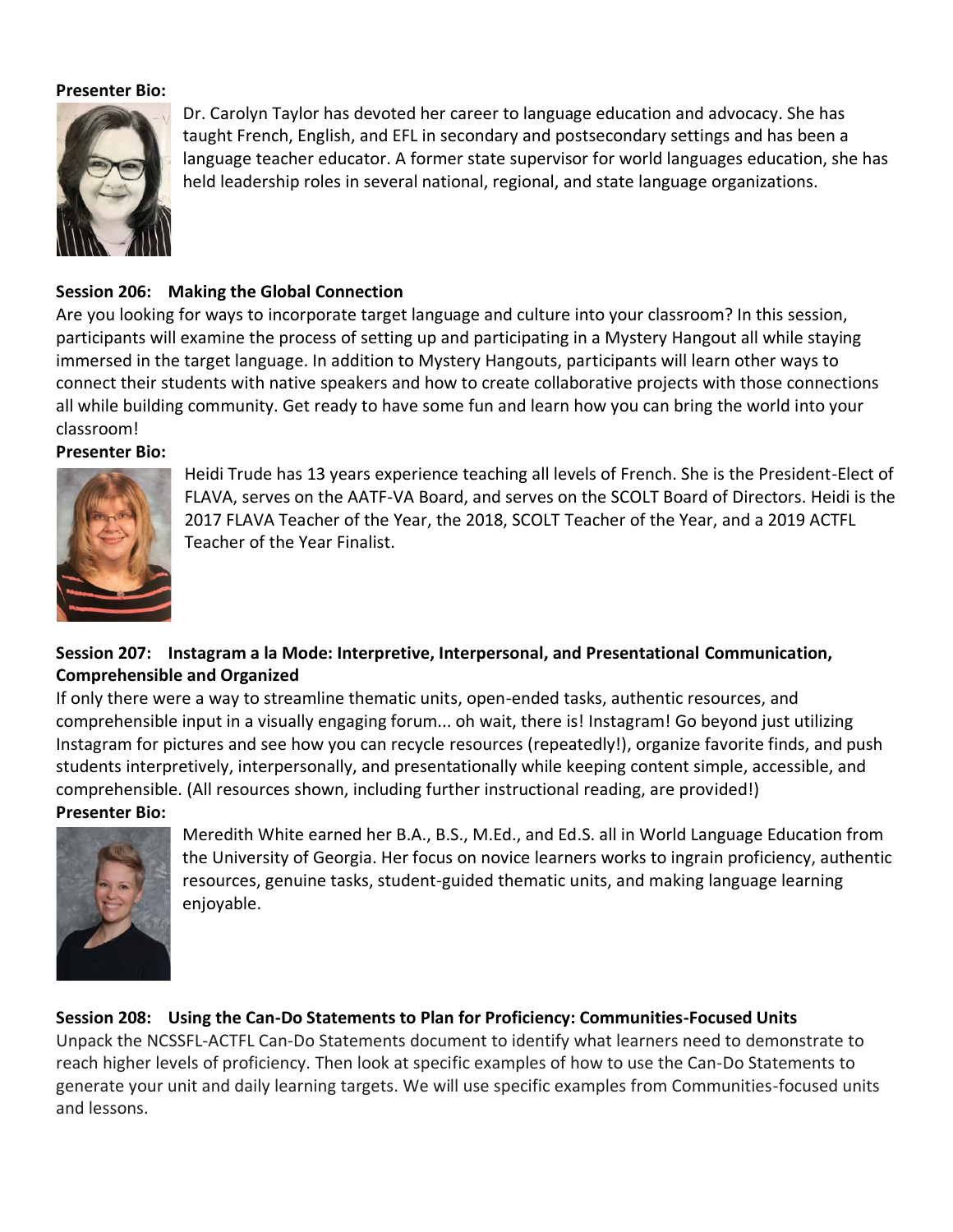#### **Presenter Bio:**

<span id="page-7-0"></span>

<span id="page-7-1"></span>Jessica Haxhi is the Supervisor of World Languages for New Haven Public Schools, a mid-size urban district with 90 world language teachers and six languages taught. Previously, she spent 20 years teaching Japanese in an elementary magnet school in Waterbury, CT. She has been teaching world language methods courses at Southern Connecticut State University for 15 years. Jessica has served on the Board of the Northeast Conference on the Teaching of Foreign Languages (NECTFL) and has been President of the National Council of Japanese Language Teachers (NCJLT) and Co-President of the American Association of Teachers of

Japanese (AATJ). She worked with CT COLT to advocate for Seal of Biliteracy and served on the the NCSSFL-ACTFL Can-Do Statements Revision Committee. Jessica is ACTFL President-Elect for 2021.

#### **Session 301: Teaching Heritage Learners Through a Language Arts Approach**

This session is for teachers of heritage Spanish speakers who would like to include more language arts methods in their classes. Presenter will model reading and writing activities and teachers will leave with multiple resources, both to implement immediately and to explore for further learning.

#### <span id="page-7-2"></span>**Presenter Bio:**



Jen López is a licensed Spanish teacher and has been teaching high school Heritage Spanish courses for nine years. She has worked to move her program from one focused on memorizing grammar vocabulary to one that focuses on literacy skills that transfer. Her Heritage 1 classes include daily independent choice reading and writing activities.

#### <span id="page-7-3"></span>**Session 302: Latinx Voices: Agents of Change, Policy Makers**

The Latinx community has endured 528 years of struggle to understand our identity and the impact of implicit biases in our cross-cultural community. Today's classroom must interrogate our practice, our curriculum, and our schools to understand how the world language classroom is serving its community. Let's empower students to enact change now.

#### <span id="page-7-4"></span>**Presenter Bio:**



William Yepes-Amaya has been teaching for 26 years, first in Colombia, and now in the U.S. where he immigrated to be his full self in and out of the classroom. As diversity facilitator, he knows the important role that identity plays in how we navigate each space we inhabit.



Abelardo Almazán-Vázquez is in his 10th year teaching Spanish, coaching an all-gender soccer team, and teaching Latin Dance at The Putney School. From Cuernavaca, México and 18 years as an immigrant, he is truly devoted to building bridges, not walls. He finds room for meaningful and positive dialogue across the divide.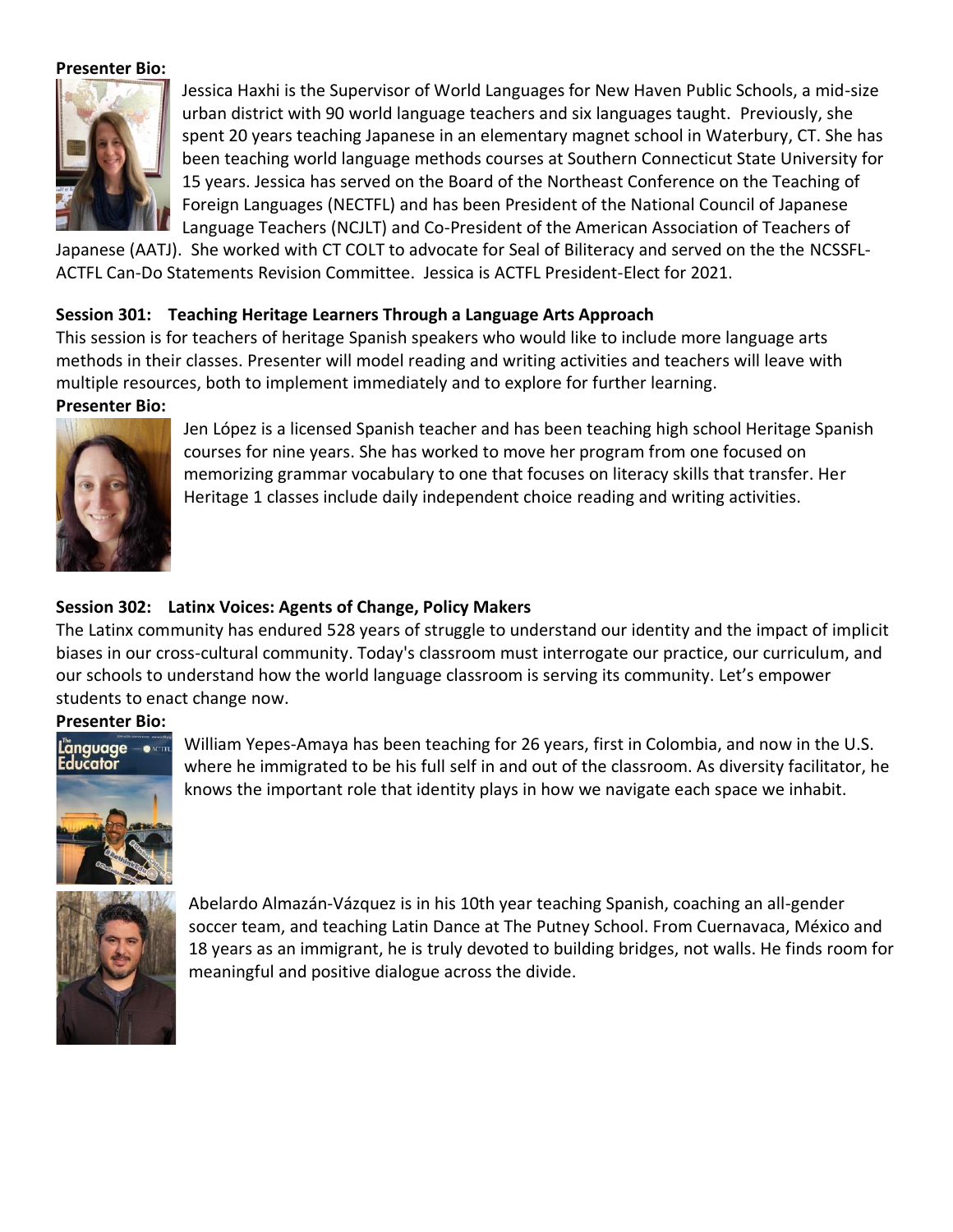

<span id="page-8-0"></span>Marialuisa DiStefano is an Assistant Professor in the Teacher Education and Curriculum Studies Department at the University of Massachusetts – Amherst. She works with educators, leaders, and researchers on the development of culturally sustaining praxis, transformative apprenticeship, and ethical mentorship in STEM and bilingual and dual language settings.

# **Session 303: How can we promote social justice? A critical evaluation of goals for Spanish heritage speakers**

In this presentation we critically evaluate goals that have been proposed for heritage language education. We will discuss how to work towards which goals and how to best promote social justice in the classroom. We will bridge theory and practice, providing practical applications for the implementation of strategic goals. **Presenter Bio:**



<span id="page-8-1"></span>Dr. Jorge Mendez Seijas is a Spanish Preceptor in the Department of Romance Languages and Literatures at Harvard University.



Dr. Le Anne Spino is an Assistant Professor of Spanish and the Proficiency Coordinator for the Department of Modern and Classical Languages and Literatures at the University of Rhode Island.

# <span id="page-8-4"></span>**Session 304: Mindfulness for More Productivity in the WL Classroom**

In this workshop, teachers will work on mindfulness strategies that they can use for themselves and their students. This interactive workshop will allow teachers to begin or deepen their own skills and share those techniques with their students in the target language. By helping students to settle and be in the present moment, we are giving them valuable life skills to be more effective learners. These self-care techniques will help to build the community in your classroom.

**Presenter bio:**

<span id="page-8-3"></span>

<span id="page-8-2"></span>Jennifer Schwester, a.k.a. jennyzenyoga, has been providing yoga services and trainings to many underserved populations for almost two years, including special needs adults, senior citizens, first responders (Police, Fire, EMS, and Dispatchers), and her high school French classes. Jennifer brings her 20 years experience as a French teacher (BA, Montclair State University) to the mat. She has been practicing yoga for the past 6 years and expanded her practice by becoming a Registered Yoga Teacher (RYT-200). She is also an Ambassador for Yoga For First Responders.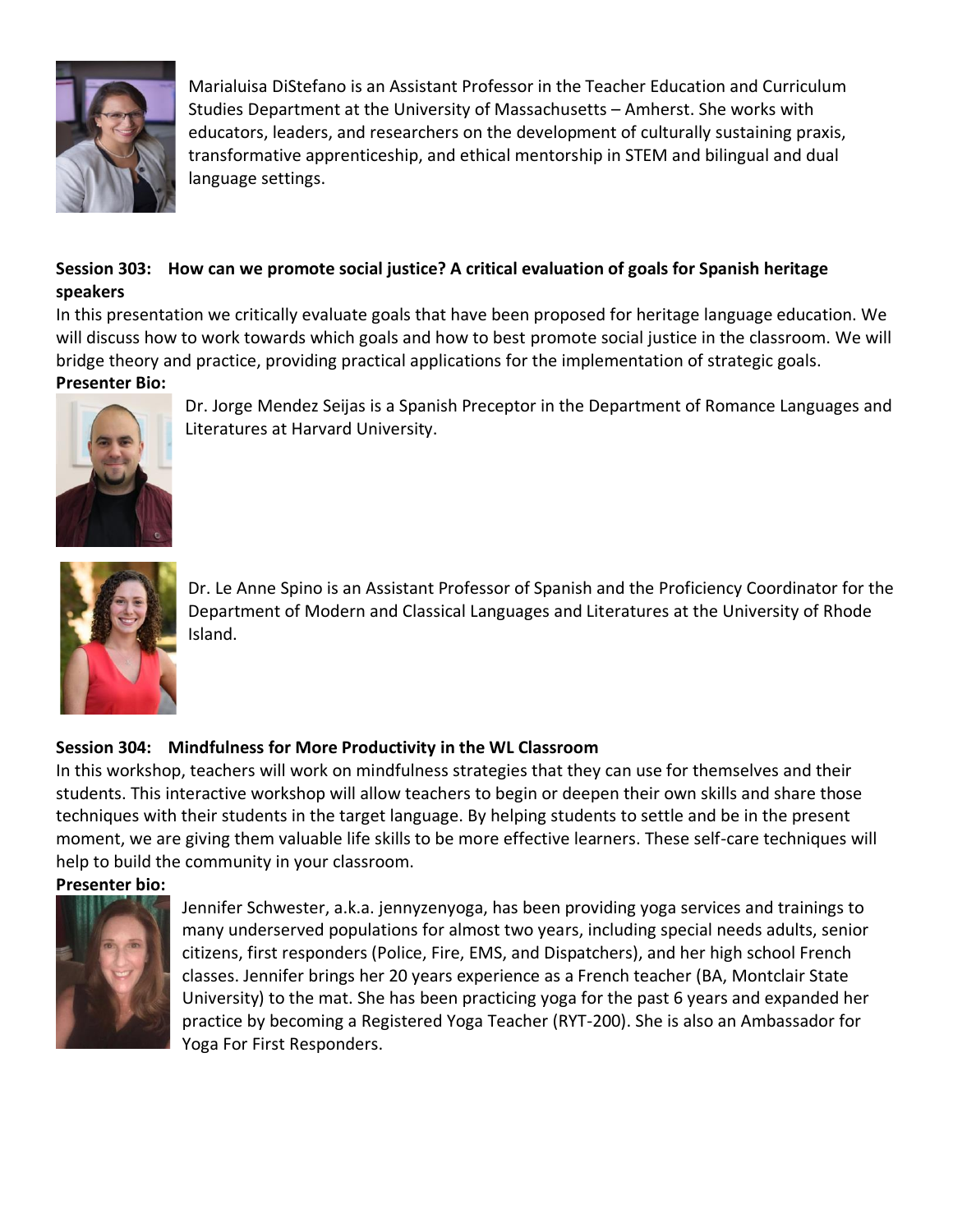# **Session 305: Teach Big Ideas, Even with Small Words**

By reframing units with essential questions and powerful key words, teachers can maintain target-language instruction while inviting deeper learning. Even beginner-level classes can explore topics such as having vs. being and luxury vs. necessity. Students can engage in conversations about identity and diversity, as well as global and social issues.

#### **Presenter Bio:**



<span id="page-9-1"></span><span id="page-9-0"></span>Chela Crinnion teaches Spanish at The Nightingale-Bamford School, an independent school in New York City. Her passions as an educator include girls' empowerment, fostering critical thinking, and teaching about global and social issues in the context of target-language instruction. Chela also works as a freelance photographer and travel guide.

# **Session 306: Building Reading Competency in Advanced Language Class**

This session will discuss developing reading proficiency for advanced language learners, with a focus on how to integrate extensive reading into an advanced language curriculum and the benefits of doing so. This session will be a roundtable discussion with a 15-minute presentation to start off.

#### **Presenter Bio:**

<span id="page-9-2"></span>Wenhui Chen is a Chinese lecturer at Brown University. Before she joined Brown IN 2013, she worked at Harvard University as a drill instructor for four years. Wenhui Chen holds a master's degree in Curriculum and Pedagogy.

# **Session 307: Café y Conversación: Creating Spaces for Unhurried and Informal TL**

This session will discuss strategies to create a successful out-of-class foreign language conversation club. The presenter will share what works and what doesn't and offer tips to build a club where authentic and meaningful peer-to-peer practice can take place. How-to materials, sample exercises, and weekly plan schematics will be shared.

#### <span id="page-9-3"></span>**Presenter Bio:**



<span id="page-9-4"></span>Kaitlin Thomas completed her Ph.D. in Hispanic Studies at the University of Birmingham (U.K.). She holds an M.A. in Spanish Language & Literature and B.A. in Hispanic Studies. Dr. Thomas completed non-degree studies in Argentina, Spain, Costa Rica, El Salvador, and Cuba. She teaches all levels of Spanish language.

# **Session 308: Online Teaching During COVID and Beyond: Building Community Online**

How do you show your online students you care about their success? By bringing in the human touch through a few simple strategies that build community and lead to higher rates of student success. Come and learn effective practices to keep your students engaged and logging in the entire semester.

#### <span id="page-9-5"></span>**Presenter Bio:**



Zenaido Ramos is an assistant professor at Sierra College.